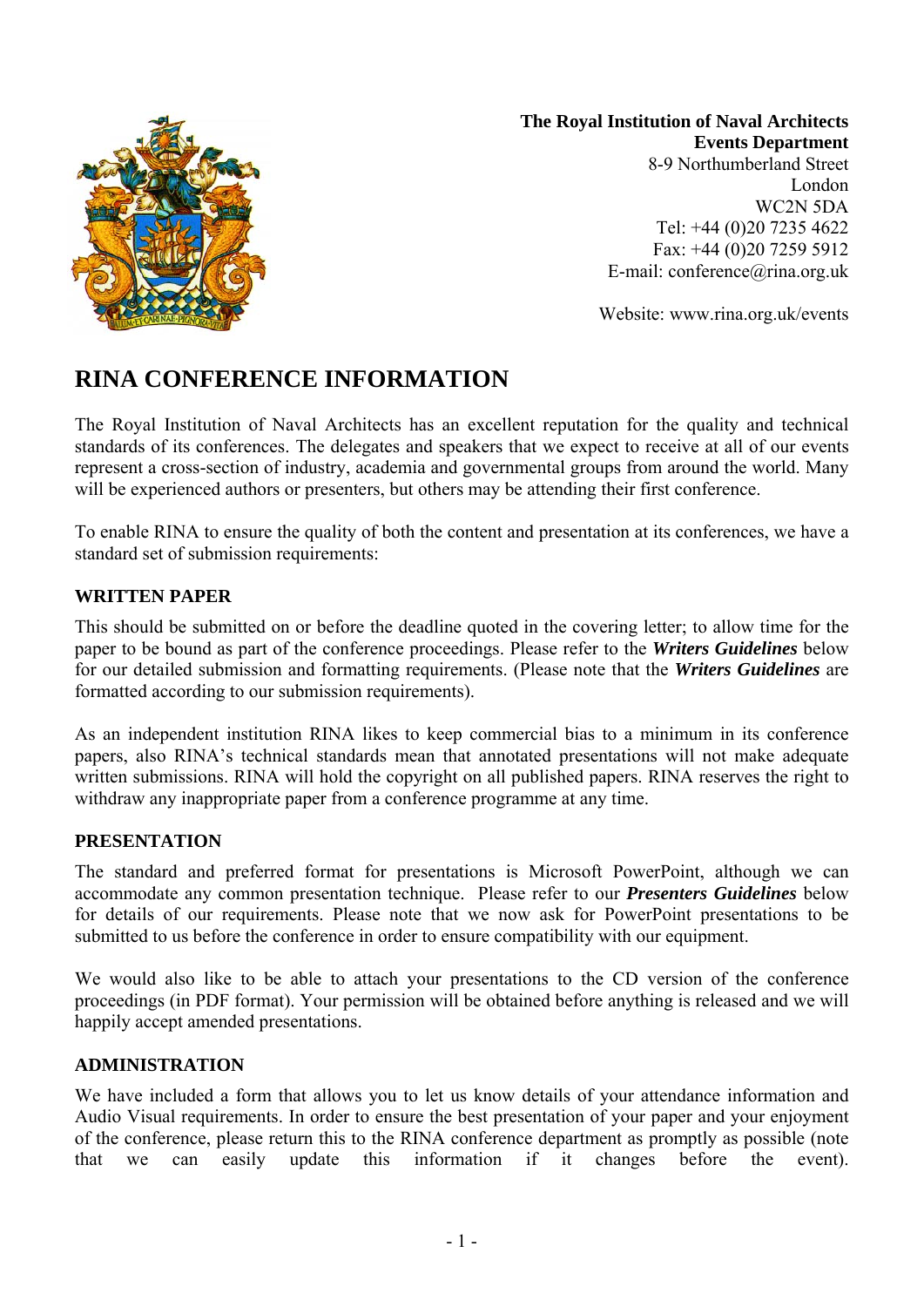# **CONTENTS**

The following sections of this document (which can be accessed through the links below) can all be printed out as normal. Page numbers have been included to help you selectively print desired sections.

Finally, if you have any queries concerning your paper, your presentation or the conference itself, please do not hesitate to contact the RINA conference department.

## **PRESENTERS GUIDELINES**

RINA aims to maintain a high standard of presentations at its conferences, but we recognise that giving a presentation can be daunting experience. With apologies to experienced presenters, the following advice is offered to help your presentation run smoothly and enable you to meet the expectations of the audience.

## **GENERAL**

- Time allocated **35 minutes: 25-30 minutes for presentation + 5-10 minutes for discussion.**  Please note that RINA conference chairmen are requested to be strict regarding the length of presentations.
- You should arrive well before the scheduled time, so that we can confirm your audio/visual requirements and set up your presentation.
- **Assuming you intend to use the data projector (and PowerPoint), we will require a copy of your presentation at least a week in advance**. Please either e-mail a copy to Morgan Griffiths, the Technical Manager at mgriffiths@rina.org.uk (for files of less than 20 Mb) or arrange a transfer via www.dropbox.com.
- As a precaution we also ask that you bring a back-up copy of the presentation to the conference plus back-up visual aids.
- Please note that we prefer all presenters to use PowerPoint and to do so using our laptop and data projector. This is purely to allow the conference to run smoothly on the day and to try to ensure the minimum number of technical problems.
- If you wish to use additional media, such as DVD, you **MUST** let us know in advance as we will be unable to arrange this on the day.

## **AUDIO/VISUAL AIDS AVAILABLE**

• Data projector to project from a PC (NOTE: the RINA laptop, supplied at our events, is 2.6 GHz, with 4GB RAM and 120GB Hard Disk, running Windows 7).

#### **The administration section contains a form detailing your AV requirements. This must be completed and returned to the RINA conference department.**